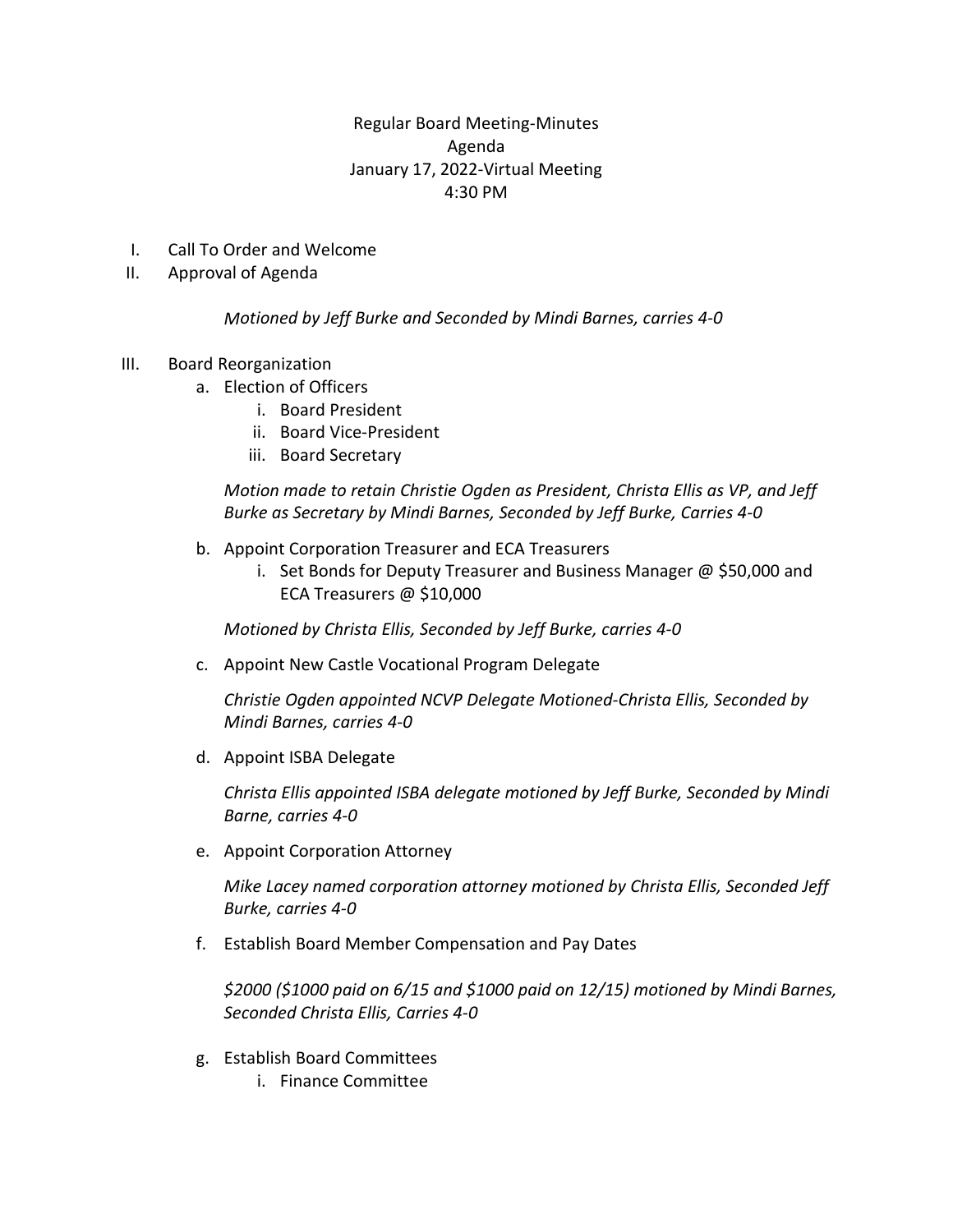*Christie Ogden, Christa Ellis on committee, motioned by Jeff Burke, Seconded by Mindi Barnes, Carries 4-0*

## ii. Technology Committee

*Christie Ogden and Christa Ellis, motioned by Jeff Burke, Seconded Mindi Barnes, Carries 4-0*

- h. Establish Date, Time, and Location for 2022 Regular Board Meetings
	- i. January 17, 2022 @ 4:30 in Media Lab w/executive 4:00 and after
	- ii. February 21, 2022 @ 4:30 in Media Lab w/executive 4:00 and after
	- iii. March 21, 2022 @ 4:30 in Media Lab w/executive 4:00 and after
	- iv. April 18, 2022 @ 4:30 in Media Lab w/executive 4:00 and after
	- v. May 16, 2022 @ 4:30 in Media Lab w/executive 4:00 and after
	- vi. June 20, 2022 @ 4:30 in Media Lab w/executive 4:00 and after
	- vii. July 18, 2022 @ 4:30 in Media Lab w/executive 4:00 and after
	- viii. August 15, 2022 @ 4:30 in Media Lab w/executive 4:00 and after
	- ix. September 19, 2022 @ 4:30 in Media Lab w/executive 4:00 and after
	- x. October 17, 2022 @ 4:30 in Media Lab w/executive 4:00 and after
	- xi. November 21, 2022 @ 4:30 in Media Lab w/executive 4:00 and after
	- xii. December 19, 2022 @ 4:30 in Media Lab w/executive 4:00 and after

*Motioned to approve dates by Christa Ellis, Seconded Jeff Burke, Carries 4-0*

### IV. Consent Agenda

- a. Approval of December 2021 Claims
- b. Minutes-Approval of Minutes from December 2021

*Motioned to approve by Mindi Barnes, Seconded by Jeff Burke, Carries 4-0*

### V. Reports

a. Administrators Report

*Mr. Huber reported about changing MLK to e-learning due to illness and extending break to clean room. Gave an update about COVID in the area and how it's impacting neighboring schools and counties. Discussed a presentation given by Mr. Huber to the Randolph County Rotary club. Received a lot of praise from local leaders on how our school is improving.*

b. INDLS Report

*Mrs. Sliger discussed how we anticipate having close to 7000 students enrolled. Also discussed how she has a number of employees with COVID but have been able to work through this without having to close down classes or school. Increase in enrollment has been attributed to typical issues that kids may face in schools, bullying, school related discipline, etc.*

- VI. New Business
	- a. 2022-23 School Calendar Options-Recommend Option A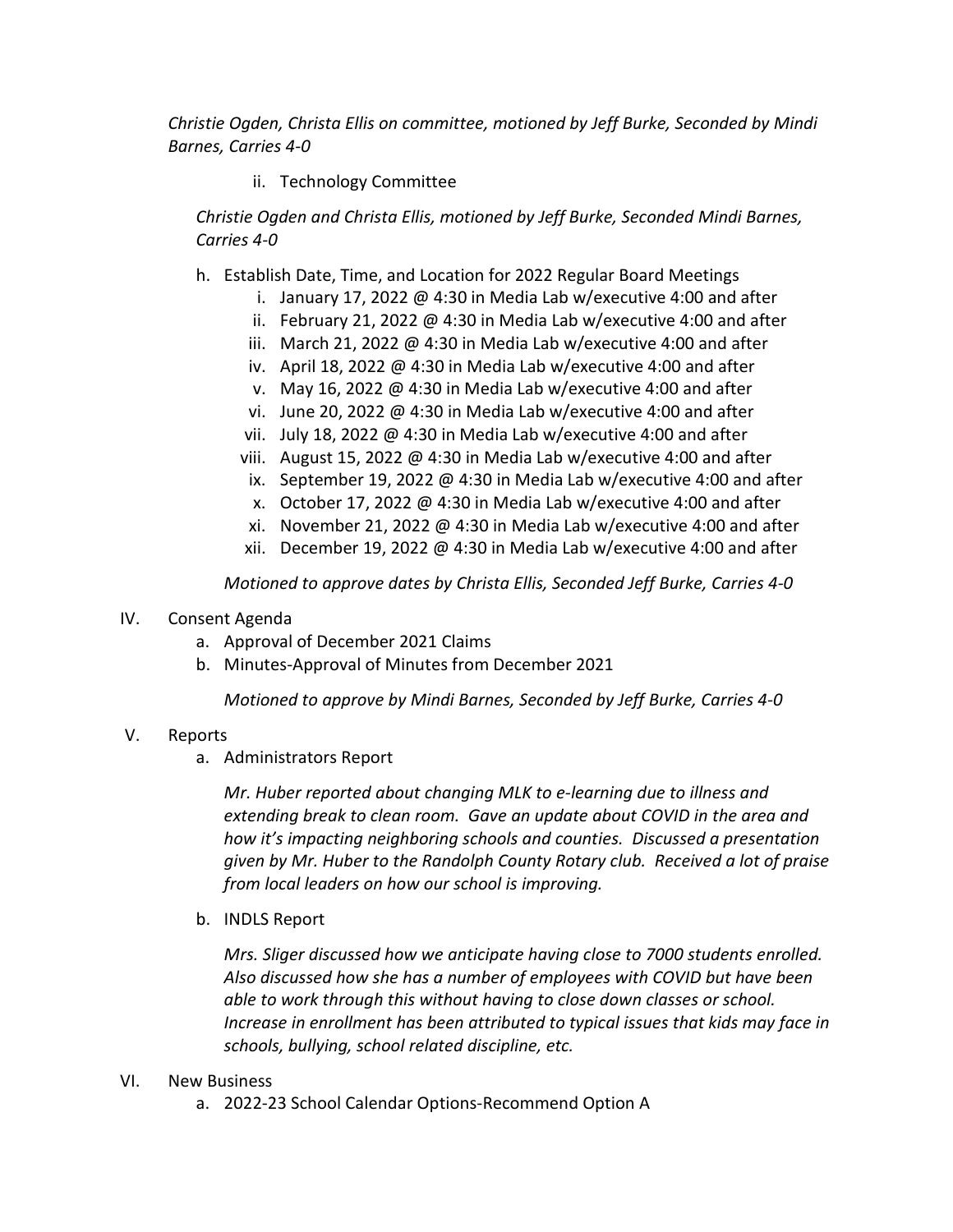*Mr. Huber recommended that we use option A for school calendar in comparison to other options presented. Explained that it's very similar to New Castle's Vocational calendar but modifications to bussing would be made if needed. Approved in a motion by Jeff Burke, Seconded by Christa Ellis, carried 4-0*

b. Resolution to Transfer Funds from Education to Operations each month in 2022(\$30,000/month)

*Mr. Huber explains how this number is calculated based on need for new expenses previously paid out of Education funds. Mindi Barnes Motioned, Jeff Burke Seconded, carries 4-0*

c. Resolution for 1 time transfer from Education to Rainy Day Fund(\$250,000)

*Mr. Huber explains that this is additional revenues that could be transferred. Motioned by Christa Ellis, Seconded by Mindi Barnes, Carries 4-0*

d. Set Mileage Reimbursement Rate-IRS rate of 58.5 cents per mile.

*Motioned by Mindi Barnes, Seconded by Jeff Burke, Carries 4-0*

e. Approval of Cabinet Purchase-Quote

*Mr. Huber explained the purpose for these cabinets is to replace existing cabinets from the FACS room. The existing cabinets are from the 1980's. Will be looking at flooring replacement and sink costs later. Motioned by Christa Ellis, Seconded by Jeff Burke, Carries 4-0*

f. Approval of Carpet Purchase-Quote

*Mr. Huber asked for the board to replace carpet in Central Office, High School Office, and Elementary Office. Motioned by Mindi Barnes, Seconded by Christa Ellis, carries 4-0*

g. District Policy on Out of District Transfers to allow out of district transfers into Union Elementary and Union Jr/Sr High through February 1, 2022 in grades PK-11 only.

*Mr. Huber explained that this is only for brick and mortar and that we have a separate policy for the virtual buildings. Motioned by Mindi Barnes, Seconded by Jeff Burke, Carries 4-0*

h. District Policy on Vaping in restrooms-Give citation from SRO instead of Suspension.

*This is a first reading. Explained that other schools have used similar policies and that this has been successful in deterring issues*

i. Latchkey Partnership with YMCA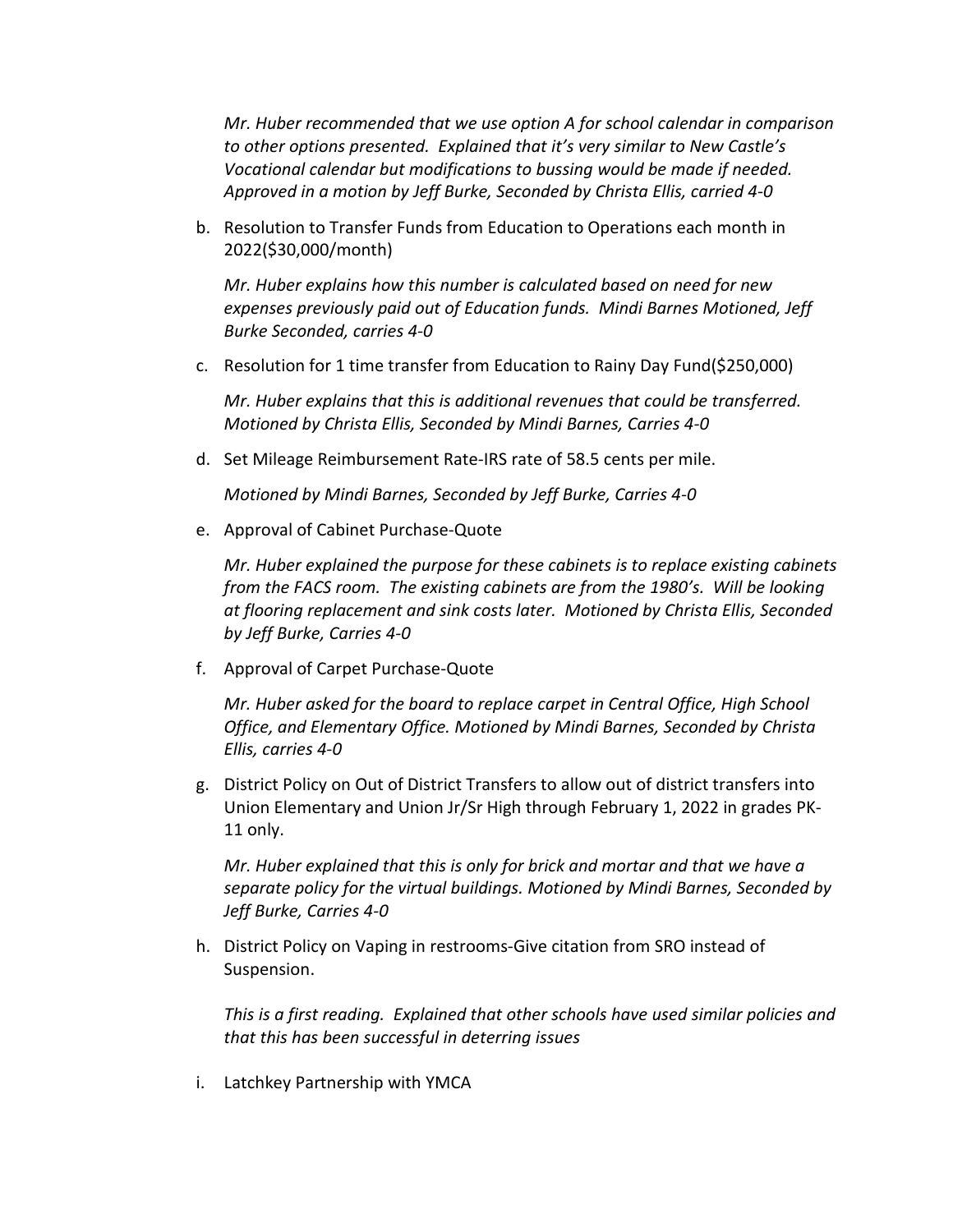*Mr. Huber explained that this partnership is due to us needing a full time supervisor and us not being able to secure a full time person to meet our needs.* 

j. Contract with Performance Services

*Mr. Huber explained that this is a continuation of our previously executed contract with Performance Services. This is related to HVAC upgrades being paid out of ESSER funds. They'll be replacing current controls and classroom units. They're currently quoting the replacing of current controls for roughly \$165,000. Christa Ellis motioned, Seconded by Jeff Burke, carries 4-0*

- VII. Personnel
- a. Termination-High School Aide

*Motioned by Christa Ellis Seconded by Mindi Barnes, Carried 4-0*

- b. Resignation
	- 1. Michele Brummett –PT Custodian
	- 2. Gregg Moore-HS Track

*Motioned by Mindi Barnes Seconded by Jeff Burke, Carried 4-0*

- c. Recommendation
	- 1. Ted Williams-Bus Driver
	- 2. Ashley Poole-PT Latchkey

*Motioned by Mindi Barnes Seconded by Jeff Burke, Carried 4-0*

VIII. Patron Comments

*No patrons present*

IX. Adjournment

*Motioned by Jeff Burke Seconded by Christa Ellis, Carried 4-0*

Board of Finance Meeting Agenda January 17, 2022

- I. Call Meeting to Order
- II. Election of Officers
	- a. President
	- b. Secretary

*Motion by Mindi Barnes, to name Christie Ogden President and Christa Ellis Secretary. Seconded by Jeff Burke, Carried 4-0*

- III. Investment Report
	- a. Financial Report